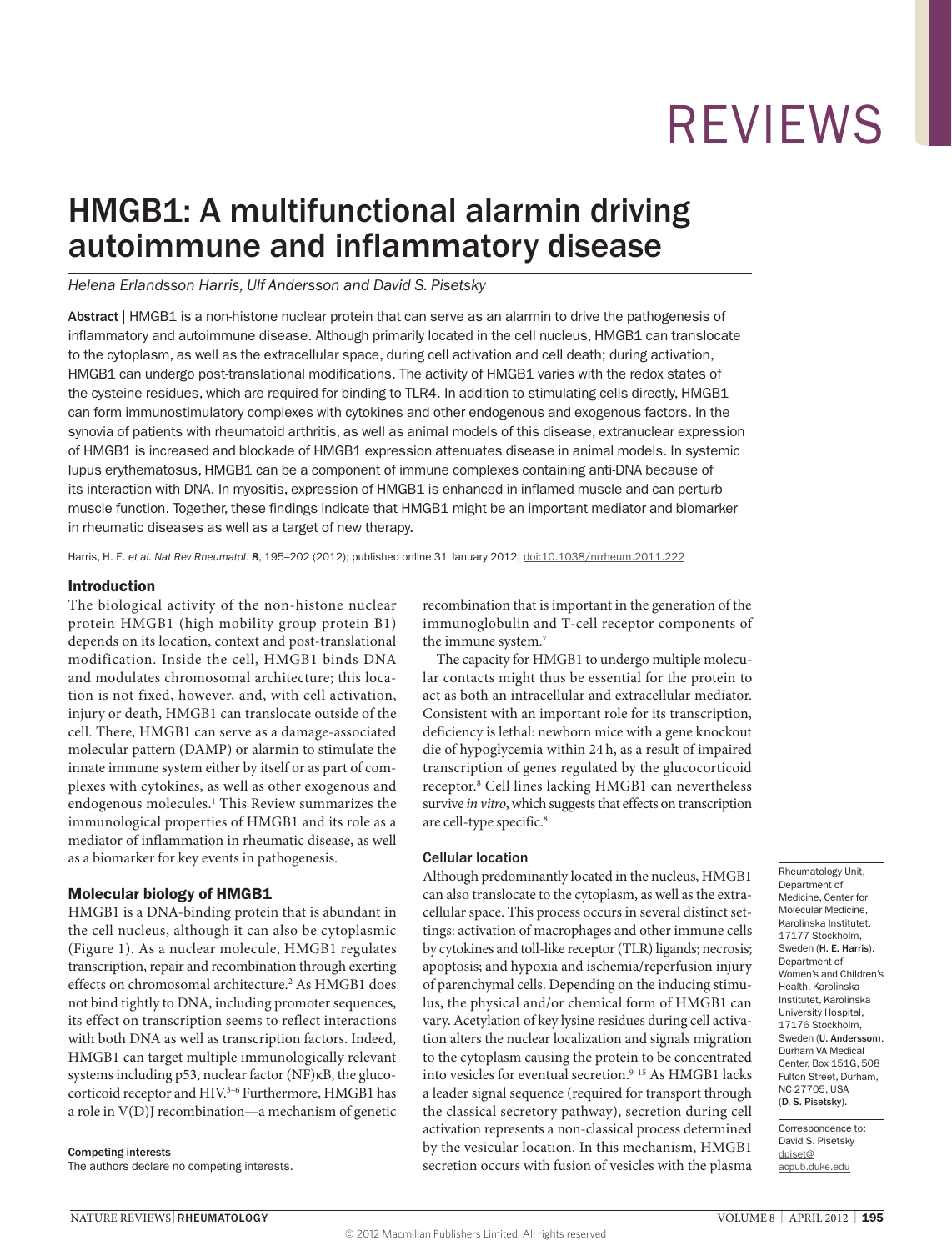#### Key points

- HMGB1 is a non-histone protein that has key roles inside and outside the cell; inside the cell, HMGB1 can bind to DNA as an architectural element
- During activation and cell death, HMGB1 can translocate from the nucleus to the extracellular space; extracellular HMGB1 serves as an alarmin to mediate inflammation
- Depending on its redox state, HMGB1 can stimulate cells through a variety of receptors, including Toll-like receptors, acting alone or in complex with other immune stimulants
- Extracellular HMGB1 levels are elevated in patients with inflammatory and autoimmune disease
- Studies in animals using HMGB1 antagonists support the notion that they should be a target of therapy in various autoimmune and inflammatory diseases

membrane after an inflammatory signal. In this regard, during activation of immune cells by the NLRP3 inflammasome, caspase 1 might have an important role in the extracellular release of HMGB1.16–18

As the immune properties of necrotic and apoptotic cells can differ, the deposition of HMGB1 during cell death is an important issue.<sup>19-21</sup> With necrosis, HMGB1 release occurs passively as cell permeability breaks down.10,12 The situation with apoptosis is more complicated.13,14 Initial studies indicated nuclear retention of HMGB1 during apoptosis because of post-translational modifications that affect chromatin binding.<sup>10</sup> Nevertheless, during late apoptosis (secondary necrosis), changes in cell permeability as well as extensive nucleosomal degradation might result in the extracellular release of HMGB1 (Figure 2).

#### Detection

Quantitating HMGB1 levels in biological fluids is key to exploring the mechanisms of its translocation, as well as its role in physiological and pathological immune responses. In the past, the measurement of HMGB1

levels was hampered by the lack of well-validated and commercially available detection kits. In-house methods such as Western blotting (with or without immunoprecipitation), binding of HMGB1 to hemicatenated DNA or immunochemical staining of tissue samples have been commonly used, although all are time-consuming and difficult for use in large sample cohorts.<sup>1,10,22,23</sup> A commercial ELISA-based method for HMGB1 detection has now become available, which seems to be particularly successful with tissue culture samples and has the potential for screening large numbers of samples. This ELISA is sensitive to levels of HMGB1 at 0.3 μg/l and was used to measure HMGB1 as a prognostic biomarker in sera from patients with acute coronary syndromes.<sup>24</sup>

Irrespective of the method used to detect HMGB1, proteins that bind it can influence assay performance. An example of this situation relates to the detection of HMGB1 in the blood of patients with systemic lupus erythematosus (SLE), where anti-HMGB1 autoantibodies occur with high frequency. Depending on the assay used (that is, immunoblot or ELISA), the values measured for HMGB1 levels can differ markedly as the binding of autoantibodies can prevent detection of the protein by ELISA.25–27 Furthermore, given the enhancing effects of HMGB1 in complexes with other immunoactive molecules, measuring both free HMGB1 and HMGB1 complexes (including antibodies) is likely to be important in understanding its immunological role.

Current assays for HMGB1 detection do not distinguish between the different forms of HMGB1 that depend on post-translational modification and redox reactions. At present, the only method for such characterization is liquid chromatography-tandem mass spectrometry analysis—a sophisticated and sensitive, yet time-consuming, methodology, which is not well suited for analysis of multiple samples.28



**Figure 1** | The structure and function of HMGB1, a | The structure of HMGB1, denoting its two DNA binding domains (the A and B boxes) and the acidic C-terminal tail. Also highlighted are the three cysteine residues important for immunological functions. When HMGB1 is released from necrotic cells Cys106 is reduced, whereas, when released from apoptotic cells, it is oxidized. The reduced form of Cys106 is required for the binding of HMGB1 to TLR4 and for its intrinsic cytokine-inducing capacity. A disulfide bond between Cys23 and Cys45 is also required for interaction of HMGB1 with TLR4. HMGB1 residues 150–183 interact with RAGE to mediate chemotaxis, proliferation and differentiation. Intracellular shuttling of HMGB1 between the cytoplasm and nucleus is regulated by the acetylation of lysine residues in the NLS. Reflecting its domain structure, HMGB1 can bind DNA, showing preference for unusual structures such as bends. **b** The sequence of human HMGB1 with the color-coding of the amino acids corresponding to the functional domains. HMGB1 is highly conserved; the only difference between human HMGB1 and mouse/rat HMGB1 is related to the substitution of Glu189 and Asp202 in human HMGB1 to Asp189 and Glu202 in mouse and rat HMGB1. Abbreviations: NLS, nuclear localization signal domains; RAGE, receptor for advanced glycation end products.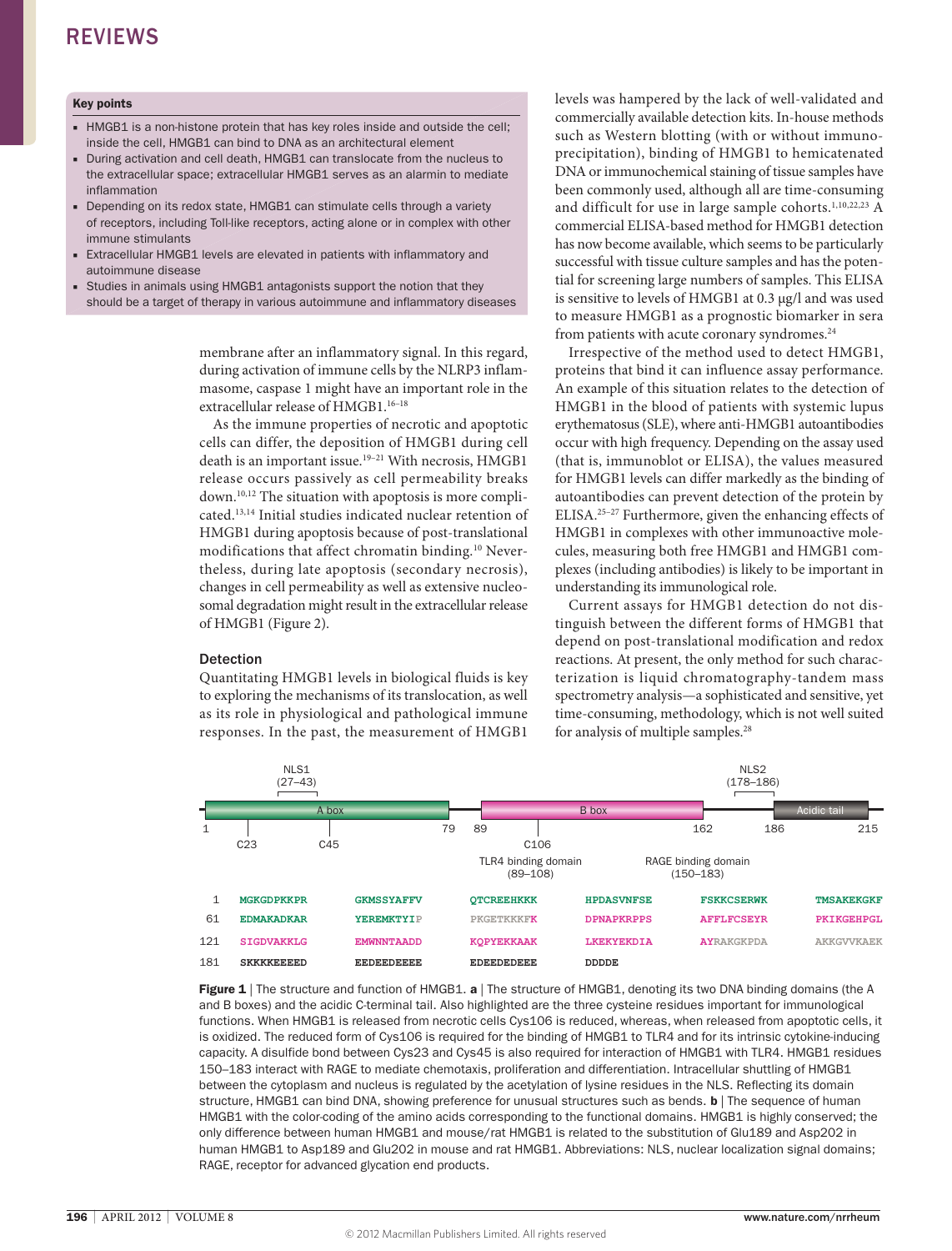

Figure 2 | The extracellular release of HMGB1. HMGB1 is released from cells via multiple pathways. This translocation can represent a | an active process in stimulated macrophages and is time-consuming, involving post-translational modification and eventual secretion. **b** | During primary necrosis, HMGB1 release occurs passively and rapidly. During apoptosis, HMGB1 is initially retained in the nucleus but, during secondary necrosis, it can be released passively from apoptotic cells or cell fragments. Abbreviation: LPS, lipopolysaccharide.

At present, many aspects of the biology of extracellular HMGB1 are not well understood, including its stability, its metabolism and the biological activity of any breakdown products that might be generated from intracellular or extracellular proteolytic cleavage. Furthermore, the fates of different forms of HMGB1 are unknown, although post-translational modification and redox state might affect this issue. In this regard, HMGB1 is only one of many intracellular molecules that, once released from cells during activation and death processes, displays immunological activities. Each of these molecules might have its own biology, with studies indicating, for example, that the release of cyclophilin A (another protein with immune activity) differs in its time course from that of HMGB1 during cell death.<sup>29-31</sup>

#### HMGB1 signaling and inflammation

As now recognized, HMGB1 has a broad repertoire of immunological activities that encompass induction of cytokine production, cell proliferation, chemotaxis, angiogenesis and cell differentiation.<sup>1</sup> In addition to effects on immune cells, HMGB1 can modulate the activities of hematopoietic, epithelial and neuronal cells and mediate systemic effects such as fever, anorexia, and acute-phase responses (Supplementary Table 1). These activities reflect its function as an alarmin and its ability to engage diverse receptors including TLR2, TLR4, TLR9, RAGE (receptor for advanced glycation end products) and CD24– Siglec-10 (Siglec-G in mice). $32-35$  In these interactions, post-translational modifications of HMGB1, including acetylation, phosphorylation, methylation and redox changes of cysteine residues, can influence the receptor interactions and downstream signaling events.<sup>11,36-40</sup>

Of receptors important for HMGB1 activity, RAGE was the first demonstrated binding partner.<sup>32</sup> RAGE is

a transmembrane, multiligand member of the immunoglobulin superfamily. As shown *in vitro,* HMGB1 signaling through RAGE mediates: chemotaxis; proliferation and differentiation of immune cells and other cells; and upregulation of cell-surface receptors, including TLR4 and RAGE.1 The role of this pathway in the induction of cytokines is less certain, however. By contrast, for cytokine induction by HMGB1, TLR4 signaling is strictly required—TLR4-deficient macrophages do not release proinflammatory cytokines in response to HMGB1. Although HMGB1 can trigger the recruitment of inflammatory cells through TLR4, this activity is dependent on its redox state, with activation of TLR4 requiring the reduced form of HMGB1 Cys106; importantly, oxidation of Cys106 prevents this interaction.<sup>38-40</sup> This modification might contribute to differences in the immune activity of necrotic when compared with apoptotic cells. HMGB1 released from necrotic cells has the reduced form of Cys106 and can initiate inflammation, whereas HMGB1 released during apoptosis has Cys106 in an oxidized state that is unable to stimulate TLR4; as a result, the inflammatory response is not induced.14,38 In addition to the importance of a thiol group at Cys106, TLR4 stimulation by HMGB1 requires a concomitant disulfide Cys23–Cys45 linkage.40

The intrinsic immune activity of HMGB1 has been a subject of controversy, although this situation might reflect the protein preparation used and the redox state of the cysteine residues. Indeed, commercially available recombinant HMGB1 preparations can contain the reducing agent dithiothreitol which disrupts the crucial disulfide bond.40 These preparations are unable to stimulate cytokine production and their use in experiments has led to conflicting reports regarding the capacity of HMGB1 to induce inflammation. Although HMGB1 can induce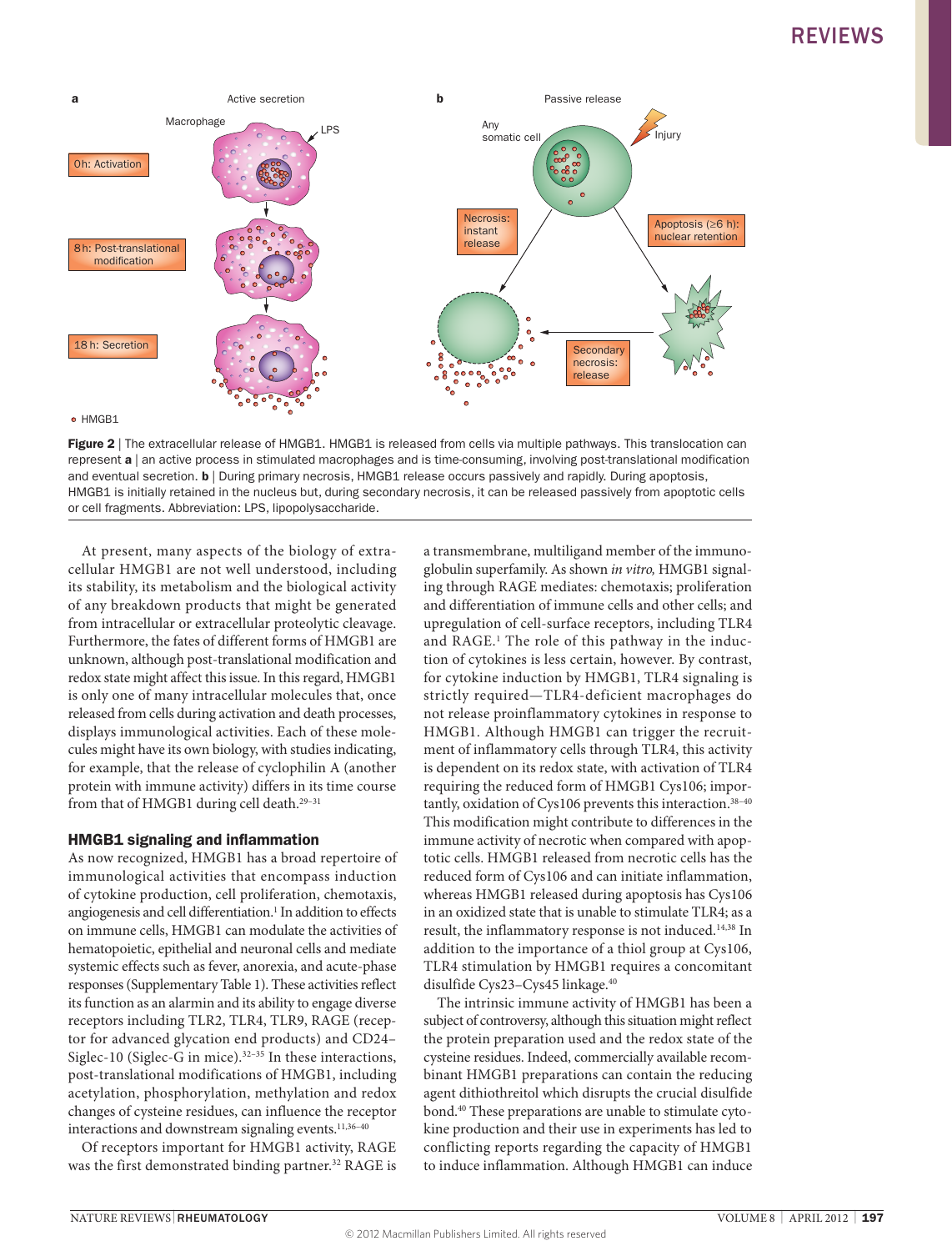

Figure 3 | Signaling by HMGB1. Extracellular HMGB1 elicits responses by activating multiple signaling pathways. HMGB1 induces cytokine production, migration, proliferation and differentiation by interaction with TLR2, TLR4, TLR9 and RAGE. The induction of cytokine production requires activation of TLR4 by HMGB1 with a disulfide bond between Cys23 and Cys45 and a reduced Cys106. The influence of redox modifications on HMGB1 interactions with other receptors is presently unknown. In addition to direct receptor interactions, HMGB1 can form complexes with selected ligands and thereby enhance the responses induced by the bound ligand. The molecular pathway underlying this synergy is not known although dependence on signaling through the ligand receptor and independence of TLR2, TLR4 or RAGE as HMGB1-binding coreceptors has been demonstrated. The formation of a ternary complex with CD24, Siglec-10 and HMGB1 activates the inhibitory receptor Siglec-10 and thereby can dampen signaling from activating receptors. To date, this pathway is the only down-regulatory effect involving HMGB1 signaling. Abbreviations: LPS, lipopolysaccharide; RAGE, receptor for advanced glycation end products.

inflammation, it can also mediate anti-inflammatory effects by inhibiting NFκB nuclear translocation induced by the interaction of HMGB1 and TLR4.<sup>35</sup>

Independent of its redox state and intrinsic cytokineinducing ability, HMGB1 can promote inflammation by forming immunostimulatory complexes (with mediators including IL-1, endotoxin and additional partner molecules such as DNA) with unique molecular properties.<sup>41-44</sup> In the context of innate immunity in the extracellular space, complexes can enhance responses dramatically when compared with induction by the ligand alone. Indeed, evidence has suggested that HMGB1–partner molecule complexes signal through the receptor of the partner molecule, although through an as yet unknown mechanism.44 These complexes have been identified primarily by immunoprecipitation and costimulation assays and, at present, only limited information is known about the nature of the structures formed and the various HMGB1 residues mediating the interaction with other molecules.45 Furthermore, the kinetics of complex formation have not been well defined, although studies suggest that the *in vitro* interaction of HMGB1 and lipopolysaccharide is time and concentration dependent and can occur over many hours.<sup>44</sup> These findings could suggest that conformational changes in the partner molecules are required for a stable interaction.

Although the function of cytoplasmic HMGB1 is not known, it might act as a 'universal' sensor of cytosolic nucleic acids. Indeed, absence of cytosolic HMGB1 proteins severely impairs induction of type I interferon and other immune responses by DNA or RNA that are targeted to activate cytosolic and endosome-based nucleic-acid-sensing receptors.46,47 Figure 3 illustrates the diverse mechanisms by which HMGB1 can signal cells as an alarmin, alone or in complex with cytokines as well as other endogenous and exogenous molecules.

#### Autoimmune and inflammatory disease Arthritis

As an alarmin, HMGB1 has the capacity to drive pathogenesis in highly diverse immune-mediated conditions. Of these conditions, rheumatoid arthritis (RA) was one of the first settings in which this role was demonstrated convincingly. A role for HMGB1 in the pathogenesis of RA (the most common form of inflammatory arthritis) is supported by studies showing an increase in extracellular HMGB1 expression in blood, synovial tissue and synovial fluid;48–51 joints from rodent models of RA show similar findings (Figure 4).52,53 Further evidence of the role of HMGB1 in joint inflammation comes from studies indicating disease attenuation by agents (including polyclonal and monoclonal anti-HMGB1 antibodies, recombinant A box domain of HMGB1, recombinant thrombomodulin, soluble RAGE, gold salts and corticosteroids) which antagonize the expression or the activity of HMGB1.<sup>49,54-60</sup> Importantly, neutralization of HMGB1 in experimental animal models can protect against the characteristic cartilage and bone destruction of RA.

Studies of RA synovial biopsies from patients with RA indicate aberrant HMGB1 expression in the pannus tissue at the cartilage–bone interface as well as in areas with tissue hypoxia.<sup>58</sup> The release of HMGB1 from stressed or dying hypoxic cells might boost the production of other proinflammatory molecules including TNF and IL-1,<sup>15</sup> suggesting that HMGB1 couples hypoxia and inflammation in arthritis. Indeed, data from *in vitro* models indicate that activated synovial macrophages, fibroblasts and vascular endothelial cells both respond to and secrete HMGB1 in synovitis, suggesting diverse sources of HMGB1 production and target activity. Consistent with the capacity of HMGB1 for immune activation, single HMGB1 injections into rodent joints can induce long-lasting, destructive arthritis.<sup>53</sup>

HMGB1 can form complexes with IL-1α and IL-1β to enhance immune responses.<sup>41,61-63</sup> These complexes might be particularly relevant for joint inflammation—where all three factors are present. The importance of this pathway is supported by observations that single intra-articular HMGB1 injections in mice deficient for the receptor of IL-1 fail to generate synovitis.<sup>61</sup> As HMGB1 can bind other partner molecules, such as bacterial DNA, viral RNA, or endotoxin, the resulting complexes might also induce proinflammatory cytokine production.

#### Systemic lupus erythematosus

In addition to its activity in RA, HMGB1 might also promote the pathogenesis of SLE—a prototypic autoimmune disease characterized by multisystem involvement in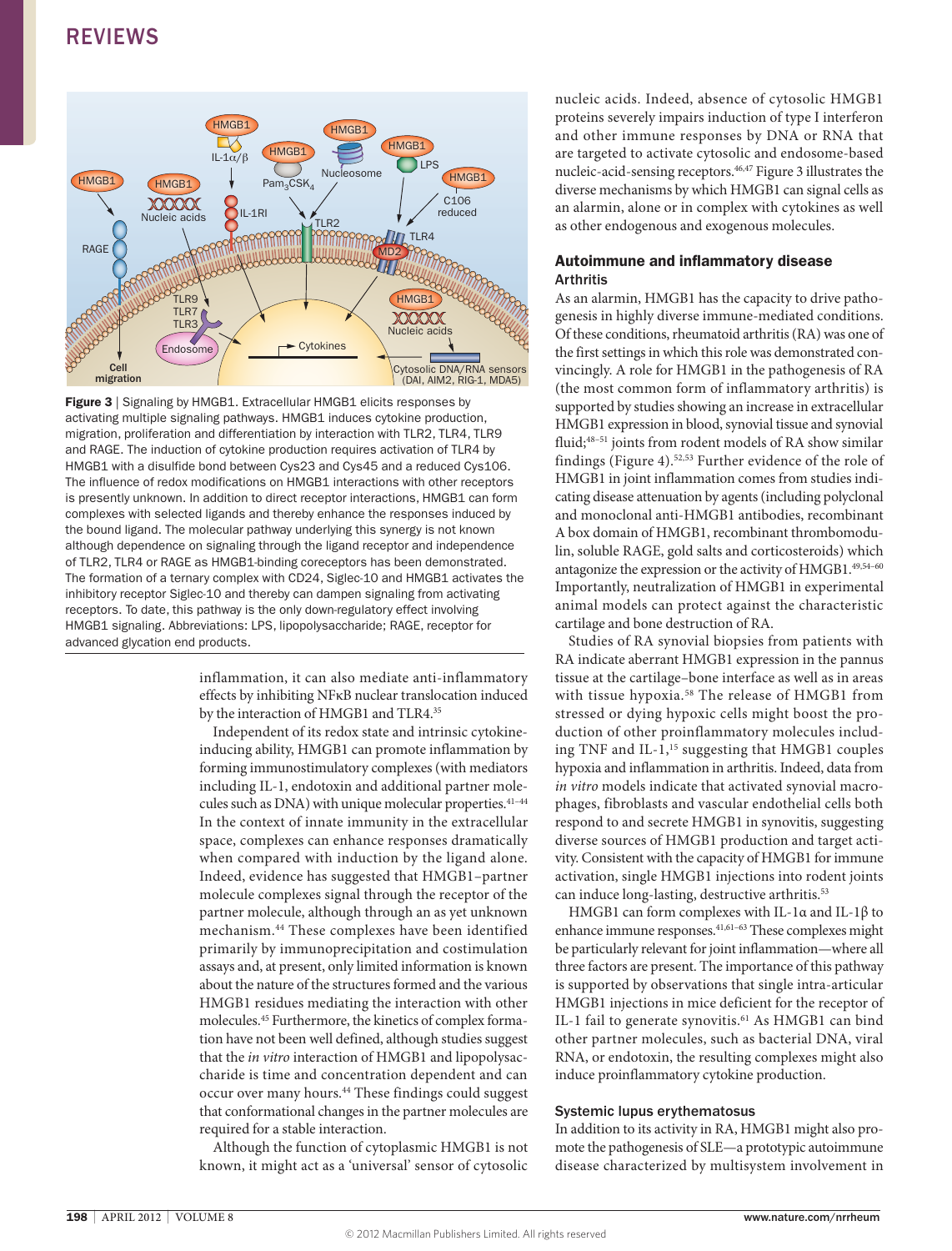association with antibodies to components of the cell nucleus (termed antinuclear antibodies). These antinuclear antibodies bind diverse nuclear macromolecules and can mediate disease by forming immune complexes that promote cytokine production and can deposit in tissue. In SLE, the enhanced expression of nuclear molecules (including HMGB1), which could result from either increased levels of cell death or impaired clearance of dead cells,64 could lead to inflammation either locally or systemically. Thus, in skin lesions in patients with SLE, HMGB1 shows increased expression in the epidermis as well as dermal infiltrates in association with IL-1β and TNF; in these lesions, HMGB1 is present in the cytoplasm of cells as well as in the extracellular space.<sup>65</sup> Although the cells releasing HMGB1 have not been definitively identified in this setting, extracellular HMGB1 could result from either activation or the death of keratinocytes or infiltrating immune cells.<sup>65</sup> Importantly, ultraviolet radiation can enhance the translocation of HMGB1 to the cytoplasm and extracellular space in the skin of patients with cutaneous lupus, suggesting a mechanism for photosensitivity that flares disease.<sup>66</sup>

In addition to local inflammation, HMGB1 could promote pathogenesis by disturbing the cytokine milieu. As shown by Western blotting, levels of HMGB1 are increased in the blood of patients with SLE and can correlate with disease activity.<sup>67-69</sup> At least some extracellular HMGB1 exists in the form of immune complexes comprising anti-DNA autoantibodies and DNA.70 These complexes can induce type I interferon production by plasmacytoid dendritic cells by stimulating TLRs, non-TLR nucleic acid sensors, and other receptors such as the Fc receptor.<sup>71-73</sup>

In the original studies of cytokine-inducing complexes, addition of purified DNA to anti-DNA autoantibodies created an active moiety.71 This finding suggested that immunostimulation requires only a source of DNA to generate pathogenic complexes from autoantibodies. Subsequent studies, however, demonstrated that circulating immune complexes from patients with SLE contain HMGB1, which is essential for activating the immune response.70 Other studies showed that HMGB1 can interact with DNA to enhance stimulation of plasmacytoid dendritic cells by a mechanism that involves both RAGE and TLR9.70

The importance of HMGB1–DNA complexes in SLE was demonstrated further in studies showing that immunization with HMGB1–DNA complexes can induce anti-DNA antibody production in mice under conditions in which DNA alone is inactive.<sup>42</sup> In these immunization experiments, antibody production was dependent on the presence of TLR2, one of the receptors with which HMGB1 can interact.<sup>42</sup> These findings provide evidence for the plasticity in receptor interactions of HMGB1 complexes and the diversity of potential interacting partners. Furthermore, cells undergoing apoptosis can provide a source of DNA–HMGB1 complexes.42 These observations are notable in view of studies indicating that, during apoptosis, HMGB1 becomes more tightly adherent to chromatin following



Figure 4 | HMGB1 expression in mouse collagen-induced arthritis. The photo illustrates HMGB1 expression in the synovium from a mouse with collagen-induced arthritis. The micrograph was obtained from a paraffin-embedded articular section displaying immunohistochemical diaminobenzidine staining (brown) of HMGB1 in the synovitis including pannus tissue penetrating the articular cartilage. Synovium contains cells with aberrant HMGB1 expression. Thus, in addition to the expected nuclear location, HMGB1 shows cytoplasmic and extracellular expression.

post-translational modification.<sup>10</sup> Although release of DNA–HMGB1 during apoptosis is consistent with the dynamics of nuclear molecular translocation during this form of death, apoptosis has often been viewed as anti-inflammatory in nature. Nevertheless, when DNA– HMGB1 complexes are separated from cells, they might have more proinflammatory activity.

Although the presence of HMGB1 in immune complexes could result from DNA attachment, patients with SLE or other autoimmune diseases can express antibodies to HMGB1 itself.26,27,74,75 These antibodies can bind to a variety of epitopes along the HMGB1 molecule; although the antibodies are not specific to SLE, their levels might correlate with disease activity.

#### Myositis

Another autoimmune disease where HMGB1 might drive pathogenesis is myositis or inflammatory myopathy. As shown by histopathology, HMGB1 expression is increased during myositis and has cytoplasmic and extracellular expression in the invading inflammatory infiltrates and endothelial cells; control samples from healthy donors have no cytoplasmic HMGB1 expression. Importantly, a comparison of biopsies taken prior to and after prednisone therapy showed a reduction in extra-nuclear expression of HMGB1. This reduction is due mainly to a decrease in inflammatory cell infiltrates whereas the staining intensity in muscle cells and endothelial cells remains similar.76

A direct role for HMGB1 as an instigator of myositis is suggested by the colocalization of cytoplasmic HMGB1 expression with upregulated MHC class I expression on muscle fiber specimens obtained early in disease. The relevance of this finding is substantiated by studies indicating that stimulation of healthy mouse skeletal muscle fibers with IFN-γ can induce cytoplasmic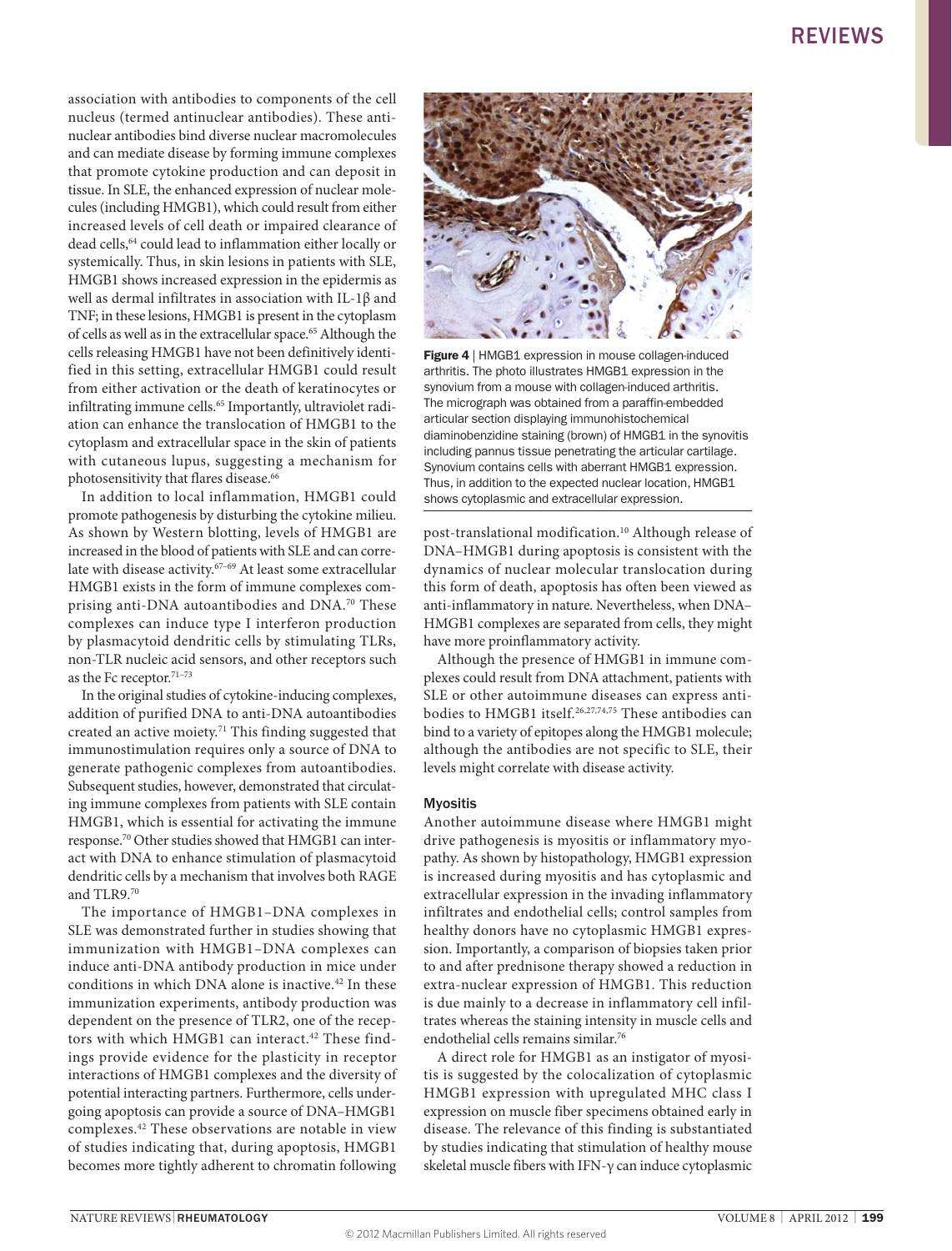HMGB1 expression; furthermore, *in vitro* stimulation with extracellular HMGB1 can cause an upregulation of MHC class I molecule expression, with extracellular HMGB1 leading to decreased calcium release from the muscle fibers and irreversible muscle fatigue during tetanic stimulation.<sup>77</sup>

Although this study supports a role of HMGB1 in inflammation during myositis,<sup>77</sup> other studies have demonstrated that HMGB1 is expressed in the cytoplasm of regenerating muscle fibers recovering from ischemia and that HMGB1 can act as an angiogenic and myogenic inducer if injected intramuscularly.78–80 Thus, it is possible that HMGB1 has a dual role in myositis: in early disease HMGB1 can drive inflammation, upregulation of MHC class I expression and muscle fatigue, as disease progresses, it could also promote tissue protection and regeneration.

#### Other inflammatory diseases

Analysis of either blood or biopsy samples from patients has provided compelling evidence that HMGB1 contributes to the immunopathogenesis of diverse rheumatological conditions. Thus, in the minor salivary glands of patients with Sjögren's syndrome, HMGB1 shows increased expression in the infiltrating mononuclear cells in association with increased expression of IL-1β and TNF.81 Similarly, a role of HMGB1 in vasculitic diseases of adults and children is suggested by evidence of increased levels in the blood.82–88 In vasculitic diseases, levels of HMGB1 might serve as a marker of disease activity as well as a predictor of response to treatment. The list of diseases in which HMGB1 has been implicated is likely to grow as more conditions are investigated, especially with improved assay techniques.<sup>1</sup>

Among non-rheumatic conditions in which HMGB1 might be pathogenic, the study of acetaminopheninduced liver toxicity could provide insights that are relevant to rheumatic diseases. Acetaminophen is a widely used analgesic that remains a major cause of drug-induced liver injury. Acetaminophen overdosing can result in toxic levels of the metabolite NAPQI, which leads to hepatocyte damage and death, and, ultimately, to irreversible liver failure.<sup>28</sup>

In an elegant study to clarify these mechanisms in a mouse model of acetaminophen-induced liver toxicity, Antoine *et al*. 38 observed that animals fed prior to acetaminophen administration had better survival than mice starved for 24 h prior to acetaminophen challenge. Nevertheless, the sera from both treatment groups showed similarly increased levels of HMGB1. Analysis of the mode of hepatocyte cell death by histopathology indicated that loss of hepatocytes in fed animals was mainly through apoptosis, although necrosis also occurred. By contrast, in fasted mice, the dominant mode of hepatocyte cell death was necrosis. Importantly, the extent of liver inflammation correlated well with the degree of necrotic cell death.38

An analysis of the redox status of HMGB1 in serum provided a valuable clue to the basis of these differences. Liquid chromatography-tandem mass spectrometry analysis demonstrated that HMGB1 Cys106 in fed mice was mainly oxidized whereas HMGB1 in starved mice contained mainly the reduced form of this cysteine residue. As HMGB1 blockade can increase the survival rate in the fasted group of mice (where necrosis predominates), these studies indicate that the redox state of released HMGB1 influences its biological activity and depends on mechanisms for its release (that is, necrosis and immune activation versus apoptosis).<sup>38,40</sup>

#### Blockade of HMGB1 as therapy

At present, clinical studies using HMGB1-specific antagonists have not been performed in patients, although this approach is effective in preclinical animal models of diverse conditions including sepsis, arthritis, stroke, organ transplantation and acetaminophen-induced hepatotoxicity (Supplementary Table 2).<sup>1</sup> Therapy based on the use of the recombinant A box domain of HMGB1 has also been successful, although the mechanism is unknown.<sup>1</sup> Of note, small molecules can also antagonize HMGB1 by blocking its release from cells, with metformin, for example, inhibiting the release of HMGB1 from a macrophage cell line as well as increasing survival in mice treated with lipopolysaccharide.<sup>89</sup>

The setting of sepsis is especially informative and suggests unique effects of inhibiting HMGB1. Administration of anti-HMGB1 antibodies or recombinant A box protein in mice with polymicrobial gram-negative sepsis from cecal ligation and perforation substantially improves survival even when treatment is started late in disease. By contrast, anti-TNF antibodies worsen survival in this model, highlighting important differences between the roles of HMGB1 and TNF in pathogenesis.<sup>90</sup> Whether HMGB1 blockade in arthritis would provide any advantage when compared with TNF neutralization is presently unknown as the models studied are dependent on TNF as well as HMGB1.

#### **Conclusions**

HMGB1 is a prototype alarmin that can induce immune responses by itself as well as in association with other endogenous and exogenous molecules. Clinical and experimental studies suggest that HMGB1-dependent inflammatory mechanisms have a key role in the pathogenesis of autoimmune and inflammatory diseases, with HMGB1 potentially an important new biomarker. Consistent with a role of HMGB1 as a disease mediator, agents targeting this molecule have shown success in animal models; these agents include neutralizing anti-HMGB1 monoclonal antibodies, recombinant A box domain of HMGB1 and compounds that cause intracellular HMGB1 retention. In developing HMGB1 antagonists for clinical use, safety will be an important issue, with concerns related to the complexity of HMGB1 biology and the pleiotropic and even competing functions of extracellular HMGB1 as it interacts with multiple signaling systems. Furthermore, dynamic posttranslational modifications of HMGB1 might shift its activity from inflammation to tissue repair. In the future, studies will further define the immunological properties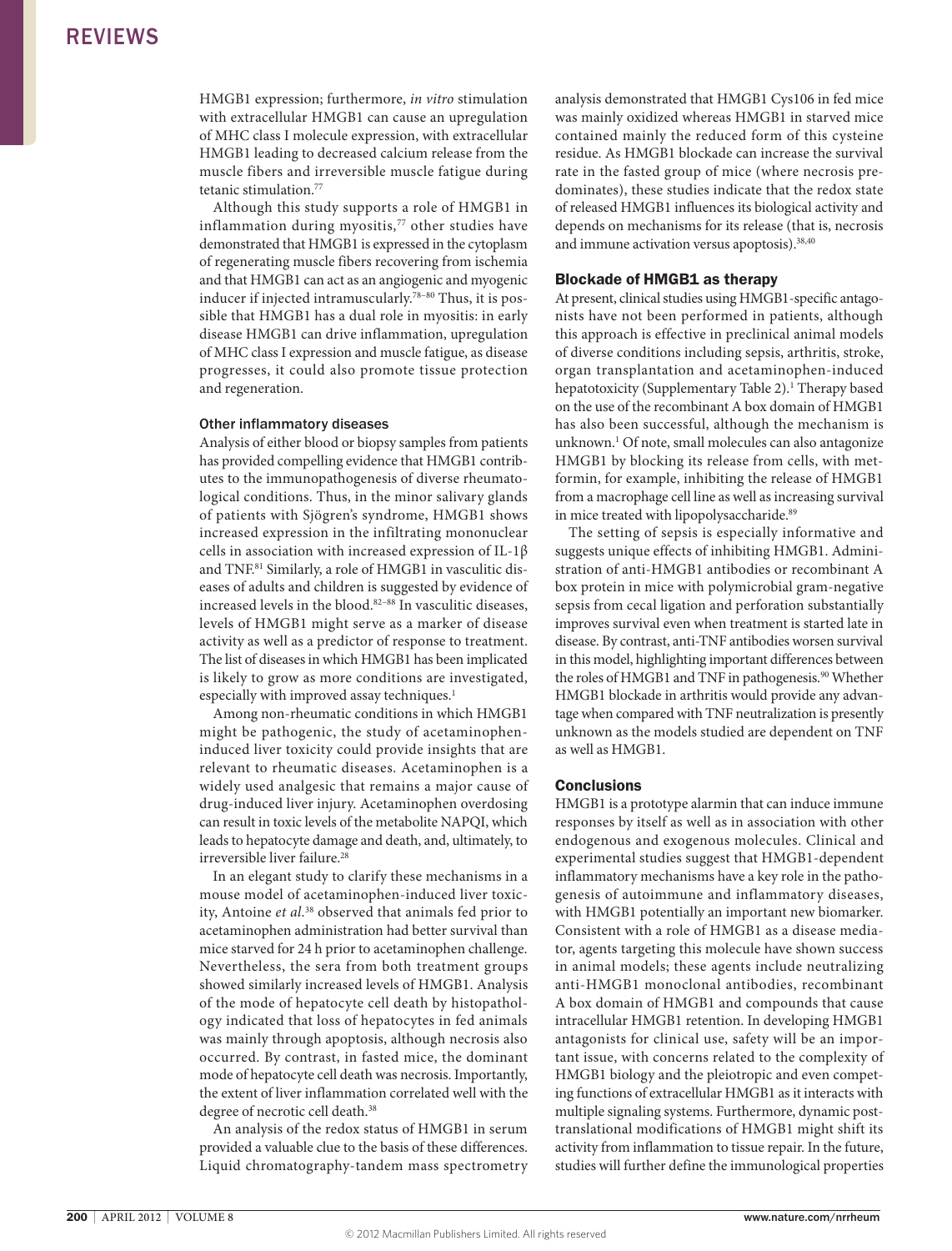of HMGB1 and optimize strategies for blocking its activity in autoimmune and inflammatory disease. As the amino acid sequence of HMGB1 is highly conserved in all mammals, rapid translocation of antagonists developed in animals to the setting of human disease should be possible and hopefully new approaches to therapy will be opened.

- 1. Andersson, U. & Tracey, K. J. HMGB1 is a therapeutic target for sterile inflammation and infection. *Ann. Rev. Immunol.* 29, 139–162 (2011).
- 2. Ueda, T. & Yoshida, M. HMGB proteins and transcriptional regulation. *Biochim. Biophys. Acta* 1799, 114–118 (2010).
- 3. Jayaraman, L. *et al.* High mobility group protein-1 (HMG-1) is a unique activator of p53. *Genes Dev*. 12, 462–472 (1998).
- 4. Verrijdt, G., Haelens, A., Schoenmakers, E., Rombauts, W. & Claessens, F. Comparative analysis of the influence of the high-mobility group Box 1 protein on DNA binding and transcriptional activation by the androgen, glucocorticoid, progesterone and mineralocorticoid receptors. *Biochem. J*. 361, 97–103 (2002).
- 5. Agresti, A., Lupo, R., Bianchi, M. E. & Müller, S. HMGB1 interacts differentially with members of the Rel family of transcription factors. *Biochem. Biophys. Res. Commun.* 302, 421–426 (2003).
- 6. Naghavi, M. H. *et al.* Intracellular high mobility group B1 protein (HMGB1) represses HIV-1 LTRdirected transcription in a promoter- and cellspecific manner. *Virology* 314, 179–189 (2003).
- 7. Dai, Y. *et al.* Determinants of HMGB proteins required to promote RAG1/2-recombination signal sequence complex assembly and catalysis during V(D)J recombination. *Mol. Cell Biol*. 25, 4413–4425 (2005).
- Calogero, S. et al. The lack of chromosomal protein HMG1 does not disrupt cell growth but causes lethal hypoglycaemia in newborn mice. *Nat. Genet.* 22, 276–280 (1999).
- 9. Wang, H. *et al.* HMG-1 as a late mediator of endotoxin lethality in mice. *Science* 285, 248–251 (1999).
- 10. ScaffidI. P., Mistell, T. & Bianchi, M. E. Release of chromatin protein HMGB1 by necrotic cells triggers inflammation. *Nature* 418, 191–195 (2002).
- 11. Bonaldi, T. *et al.* Monocytic cells hyperacetylate chromatin protein HMGB1 to redirect it towards secretion. *EMBO J.* 22, 5551–5560 (2003).
- 12. Rovere-Querini, P. et al. HMGB1 is an endogenous immune adjuvant released by necrotic cells. *EMBO J.* 5, 825–830 (2004).
- 13. Bell, C. W., Jiang, W., Reich, C. F. 3rd & Pisetsky, D. S. The extracellular release of HMGB1 during apoptotic cell death. *Am*. *J. Physiol. Cell Physiol.* 291, 1318–1325 (2006).
- 14. Kazama, H. *et al.* Induction of immunological tolerance by apoptotic cells requires caspasedependent oxidation of high-mobility group box-1 protein. *Immunity* 29, 21–32 (2008).
- 15. Evankovich, J. *et al.* High mobility group Box 1 release from hepatocytes during ischemia and reperfusion injury is mediated by decreased histone deacetylase activity. *J. Biol. Chem.*  285, 39888–39897 (2010).
- 16. Nickel, W. & Rabouille, C. Mechanisms of regulated unconventional protein secretion. *Nat. Rev. Mol. Cell Biol.* **10**, 148-155 (2009).
- 17. Lamkanfi, M. *et al.* Inflammasome-dependent release of the alarmin HMGB1 in endotoxemia. *J. Immunol.* 185, 4385–4392 (2010).

#### Review criteria

We searched PubMed with terms "HMGB1", "alarmin", "DAMP", "rheumatoid arthritis", "systemic lupus erythematosus", "myositis", "Sjogren's syndrome", "autoimmunity", "acetaminophen", "endotoxin" and "autoantibodies". We did not restrict the years of this search.

- 18. Miao, E. A., Rajan, J. V. & Aderem, A. Caspase-1-induced pyroptotic cell death. *Immunol. Rev*. 243, 206–214 (2011).
- 19. VolI, R. E. *et al.* Immunosuppressive effects of apoptotic cells. *Nature* 390*,* 350–351 (1997).
- 20. Iyer, S. S. *et al.* Necrotic cells trigger a sterile inflammatory response through the Nlrp3 inflammasome. *Proc. Natl Acad. Sci. USA.*  106*,* 20388–20393 (2009).
- 21. Rock, K. L., Lai, J. J. & Kono, H. Innate and adaptive immune responses to cell death. *Immunol. Rev.* 243, 191–205 (2011).
- 22. Andersson, U. et al. High mobility group 1 protein stimulates proinflammatory cytokine synthesis in human monocytes. *J. Exp. Med.* 192, 565–570 (2000).
- 23. Gaillard, C., Borde, C., Gozlan, J., Marechal, V. & Strauss, F. A high sensitivity method for detection and measurement of HMGB 1 protein concentration by high-affinity binding to DNA hemicatenanes. *PLoS ONE* 3*,* e2855 (2008).
- 24. Yamada, S., Yakabe, K., Ishii, J., Imaizumi, H. & Maruyama, I. New high mobility group Box 1 assay system. *Clin. Chim. Acta* 372, 173–178 (2006).
- 25. Urbonaviciute, V. *et al.* Factors masking HMGB1 in human serum and plasma. *J. Leukoc. Bioi.*  81, 67–74 (2007).
- 26. Abulahad, D. A. *et al.* High mobility group Box 1 (HMGB1) and anti-HMGB1 antibodies and their relation to disease characteristics in systemic lupus erythematosus. *Arthritis Res. Ther.* 13, R71 (2011).
- 27. Barnay-Verdier, S. *et al.* PCA-ELISA: A sensitive method to quantify free and masked forms of HMGB1. *Cytokine* 55, 4–7 (2011).
- 28. Antoine, D. J. *et al.* High mobility group Box 1 protein and keratin-18, circulating serum proteins informative of acetaminophen-induced necrosis and apoptosis *in vivo*. *Toxicol. Sci.*  112, 521–531 (2009).
- 29. Christofferson, D. E. & Yuan J. Cyclophilin A release as a biomarker of necrotic cell death. *Cell Death Differ*. 17, 1942–1943 (2010).
- 30. Wang, L. *et al.* Contribution of Cyclophilin A to the regulation of inflammatory processes in rheumatoid arthritis. *J. Clin. Immunol*. 30, 24–33 (2010).
- 31. Dear, J. W. *et al.* Cyclophilin A is a damageassociated molecular pattern molecule that mediates acetaminophen-induced liver injury. *J. Immunol.* 187, 3347–3352 (2011).
- 32. Hori, 0. *et al.* The receptor for advanced glycation end products (RAGE) is acellular binding site for amphoterin. Mediation of neurite outgrowth and coexpression of RAGE and amphoterin in the developing nervous system. *J.Biol. Chem.* 270*,*  25752–25761 (1995).
- 33. Park, J. S. *et al.* Involvement of Toll-like receptors 2 and 4 in cellular activation by high mobility group Box 1 protein. *J. Biol. Chem.* 279, 7370–7377 (2004).
- 34. Ivanov. S. et al. A novel role for HMGB1 in TLR9mediated inflammatory responses to CpG-DNA. *Blood* 110*,* 1970–1981 (2007).
- 35. Chen, G. Y., Tang, J., Zheng, P. & Liu, Y. CD24 and Siglec-10 selectively repress tissue

damage-induced immune responses. *Science*  323, 1722–1725 (2009).

- 36. Ito, I., Fukazawa, J. & Yoshida, M. Posttranslational methylation of high mobility group Box 1 (HMGB1) causes its cytoplasmic localization in neutrophils. *J. Biol. Chem.*  282, 16336–16344 (2007).
- 37. Oh, Y. J. *et al.* HMGB1 is phosphorylated by classical protein kinase C and is secreted by a calcium-dependent mechanism. *J. Immunol.*  182, 5800–5909 (2009).
- 38. Antoine, D. J., Williams, D. P., Kipar, A., Laverty. H. & Park, B. K. Diet restriction inhibits apoptosis and HMGB1 oxidation and promotes inflammatory cell recruitment during acetaminophen hepatotoxicity. *Mol. Med.*  16, 479–490 (2010).
- 39. Yang, H. *et al.* A critical cysteine is required for HMGB1 binding to Toll-like receptor 4 and activation of macrophage cytokine release. *Proc. Natl Acad. Sci.* USA. 107*,* 11942–11947  $(2010)$ .
- 40. Yang, H. *et al.* Redox-dependent modifications of cysteine residues regulate the cytokine-inducing capacity of HMGB 1. *Mol. Med.* [http://dx.doi.org/](http://dx.doi.org/ 10.2119/molmed.2011.00389) [10.2119/molmed.2011.00389.](http://dx.doi.org/ 10.2119/molmed.2011.00389)
- 41. Sha, Y., Zmijewski, J., Xu, Z. & Abraham, E. HMGB1 develops enhanced proinflammatory activity by binding to cytokines. *J. Immunol.*  180, *2531–2537* (2008).
- 42. Urbonaviciute, V. *et al.* Induction of inflammatory and immune responses by HMGB 1-nucleosome complexes: implications for the pathogenesis of SLE. *J. Exp. Med.* 205, 3007–3018 (2008).
- 43. Wahamaa, H. *et al.* High mobility group box protein 1 in complex with lipopolysaccharide or IL-1 promotes an increased inflammatory phenotype in synovial fibroblasts. *Arthritis Res. Ther.* 13, R136 (2011).
- 44. Hreggvidsdettir, H. S. *et al.* HMGB1-partner molecule complexes enhance cytokine production by signaling through the partner molecule receptor. *Mol. Med.* [http://dx.doi.org/](http://dx.doi.org/ 10.2119/molmed.2011.00327) [10.2119/molmed.2011.00327.](http://dx.doi.org/ 10.2119/molmed.2011.00327)
- 45. Youn, J. H., *et al.* Identification of lipopolysaccharide-binding peptide regions within HMGB1 and their effects on subclinical endotoxemia in a mouse model. *Eur. J. Immunol.* 41, 2753–2762 (2011).
- 46. Yanai, H. *et al.* HMGB proteins function as universal sentinels for nucleic-acid mediated innate immune responses. *Nature* 462, 99–103 (2009).
- 47. Yanai, H. *et al.* Suppression of immune responses by nonimmunogenic oligodeoxynucleotides with high affinity for high-mobility group box proteins (HMGBs). *Proc. Natl Acad. Sci. U*SA 108, 11542–11547 (2011).
- 48. Taniguchi, N. et al. High mobility group box chromosomal protein 1 plays a role in the pathogenesis of rheumatoid arthritis as a novel cytokine. *Arthritis Rheum.* 48, 971–981 (2003).
- 49*.* af Klint, E. *et al.* Intraarticular glucocorticoid treatment reduces inflammation in synovial cell infiltrations more efficiently than in synovial blood vessels. *Arthritis Rheum.* 52, 3880–3889 (2005).